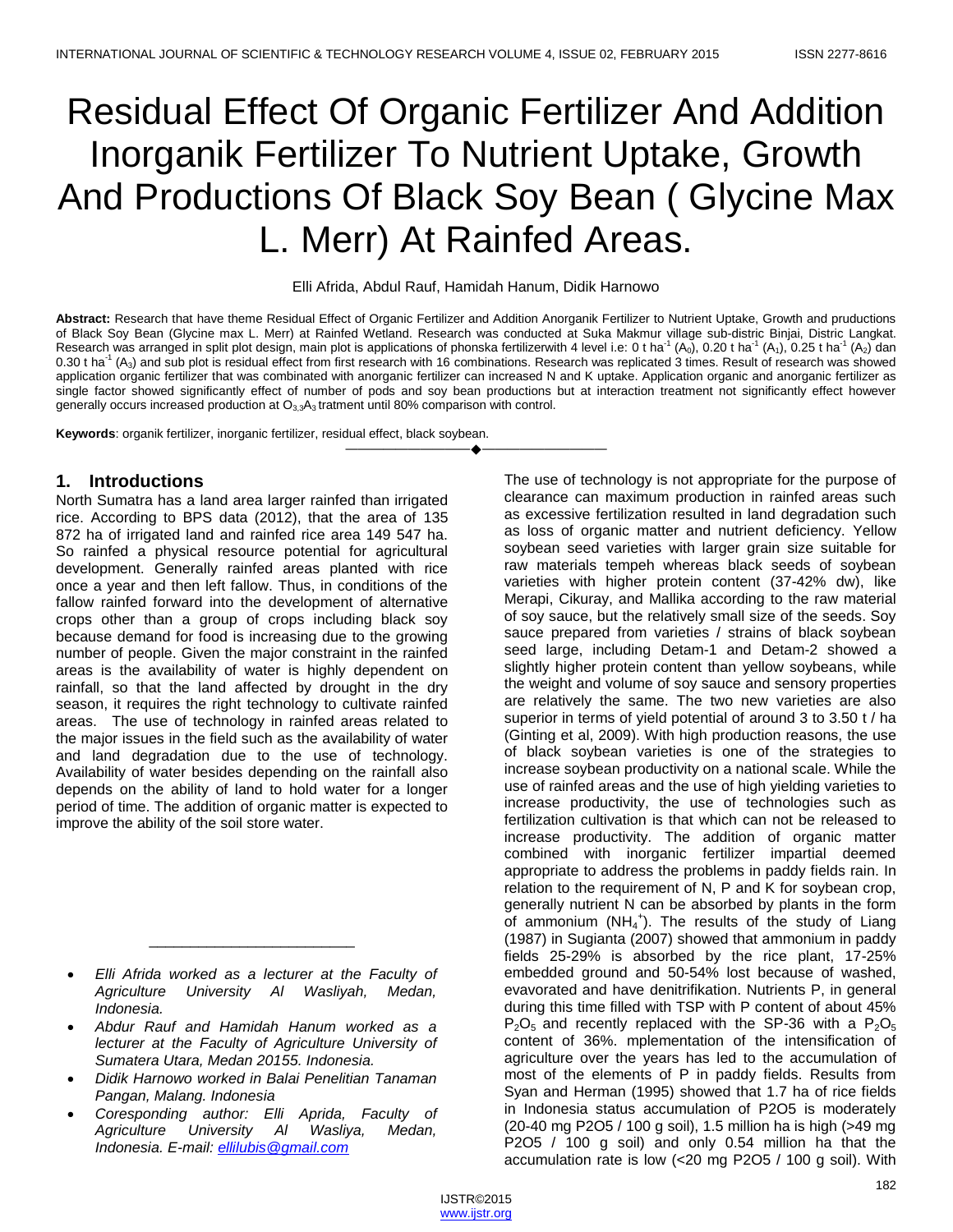such a condition of the land, then the land improvement is absolutely necessary to support sustainable agriculture. Organic fertilizers are not a substitute for inorganic fertilizer but as complementary. Organic fertilizers can supply the majority of plant nutrients. Thus organic fertilizers should be used in an integrated manner with inorganic fertilizers to improve soil and crop productivity in a sustainable and environmentally friendly. Therefore, the use of artificial chemical fertilizers are not matched by the provision of organic fertilizer can damage soil structure and reduce soil biological activity. The growth of soybean plants is influenced in part by a combination of good application of fertilizer derived from organic fertilizers and inorganic fertilizers. Combination treatment optimal fertilizer application in accordance with the growth black soybean will provide improved results on growth and yield parameters of soybean were cultivated. Therefore, the study of organic residues with the addition of inorganic fertilizers is considered appropriate to increase the productivity of black soybean plants in the rainfed areas.

## **2. Materials and Methods**

The materials used in this recearch are the seeds of black soybean verietas Detam-1, herbicides, insecticides, fungicides and chemicals used for laboratory analysis in this recearch. Planting site was previously mined land applied manufacturing organic matter and natural compost. The tools used in this study were analytical balance, oven, meter, hoes, drill ground, sfektrofotometer, and other tools that support this research. Research was conducted with Split Plot Design with the main plot are: Phonska fertilizer application with 4 levels each 0t ha<sup>-1</sup> (A0), 0.2 t ha<sup>-1</sup> (A1), 0.25 t ha<sup>-1</sup> (A2) and 0.3 t ha<sup>-1</sup> (A3). While the subplot is the residual effect of application of organic materials research as much as 16 combinations are:  $O_{0.0}$ : residual from treatment 0 t ha<sup>-1</sup> compost+0 t ha<sup>-1</sup> petroganik; O<sub>0,1</sub>: residual from treatment 0 t ha<sup>-1</sup> compost+0.5 t ha<sup>-1</sup> petroganik;  $O_{0,2}$ :

residual from treatment 0 t ha<sup>-1</sup> compost+1.0 t ha<sup>-1</sup> petroganik;  $O_{0,3}$ : residual from treatment 0 t ha<sup>-1</sup> compost+1.5 t ha<sup>-1</sup> petroganik;  $O_{1,0}$ : residual from treatment 2 t ha<sup>-1</sup> compost+0 t ha<sup>-1</sup> petroganik;  $O_{1,1}$ : residual from treatment 2 t ha<sup>-1</sup> compost +0.5 t ha<sup>-1</sup> petroganik; O<sub>1,2</sub>: residual from treatment 2 t ha<sup>-1</sup> compost  $+1.0$  t ha<sup>-1</sup> petroganik;  $O_{1,3}$ : residual from treatment 2 t ha<sup>-1</sup> compost +1.5 t ha<sup>-1</sup> petroganik; O<sub>2,0</sub> residual from treatment 4 t ha<sup>-1</sup> compost +0 t ha<sup>-1</sup> petroganik;  $O_{2,1}$ : 4 t ha<sup>-1</sup> compost +0.5t ha<sup>-1</sup> petroganik; O<sub>2,2</sub>: 4 t ha<sup>-1</sup> compost +1.0 t ha<sup>-1</sup> petroganik;  $O_{2,3}$ : 4 t ha<sup>-1</sup> compost +1.5 t ha<sup>-1</sup> petroganik;  $O_{3,0}$ : 6 t ha<sup>-1</sup> compost +0 t ha<sup>-1</sup> petroganik;  $O_{3,1}$ : 6 t ha<sup>-1</sup> compost +0.5 t ha<sup>-1</sup> petroganik; O<sub>3,2</sub>: residual from treatment 6 t ha<sup>-1</sup> compost  $+1.0$  t ha<sup>-1</sup> petroganik; O<sub>3,3</sub>: residual from treatment 6 t ha<sup>-1</sup> compost  $+1.5$  t ha<sup>-1</sup> petroganik; thus obtained 64 treatment combinations. The study was replicated 3 times. If treatment have significant effect, the analysis continued with Duncan's multiple range test (DMRT)at α=5%. Parameters observed are nutrient Uptake of N, P and K, plant height, stem diameter, number of branches, number of pods per plants, seed production per plants and production per plot (2x3m). Nutrient uptake were analyzed with composite, leaf samples were observed trifoliate leaf unfolded emerging from the primary branch on the fourth book which is calculated from the shoots. Plant samples were dried in an oven at a temperature of  $60^{\circ}$ C diving 3 days or weight has been constant. Samples were dried crushed with grinders. N content was determined by the method Kjedhal (by tool of titration) and P by dry ashing method (defined by sfektrofotometer). For K uptake is determined by the method of  $HClO<sub>4</sub> + HNO<sub>3</sub>$  by means of atomic absorbtion spectrometer. Uptake of each element is the percent of each of the dry weight of each biomass or average of the uptake of each piece of biomass to the total uptake. Observations was doing at the age 50 days after planting.

#### **Results and Discussion**

#### **Leaf N Content (%)**

Observational data of N uptake on the treatment of organic and inorganic fertilizers can be seen in Table 1.

| Organic    | Anorganic Fertilizer    |                |                |        |                      |
|------------|-------------------------|----------------|----------------|--------|----------------------|
| Fertilizer | A <sub>0</sub>          | A <sub>1</sub> | A <sub>2</sub> | $A_3$  | average              |
|            | $kg$ ha <sup>-1</sup> . |                |                |        |                      |
| $O_{0,0}$  | 105.89                  | 152.69         | 115.77         | 98.50  | 118.21c              |
| $O_{0,1}$  | 105.32                  | 130.16         | 232.83         | 124.53 | 148.21bc             |
| $O_{0,2}$  | 121.74                  | 138.98         | 172.31         | 122.64 | 138.92bc             |
| $O_{0,3}$  | 121.99                  | 115.26         | 138.21         | 194.83 | 142.57bc             |
| $O_{1,0}$  | 138.59                  | 121.24         | 209.92         | 215.94 | 171.42a              |
| $O_{1,1}$  | 109.72                  | 145.51         | 153.78         | 138.67 | 136.92bc             |
| $O_{1,2}$  | 117.26                  | 167.09         | 183.46         | 184.69 | 163.13b              |
| $O_{1,3}$  | 124.34                  | 137.95         | 205.69         | 156.12 | 156.03b              |
| $O_{2,0}$  | 151.31                  | 97.98          | 176.53         | 132.54 | 139.59 <sub>bc</sub> |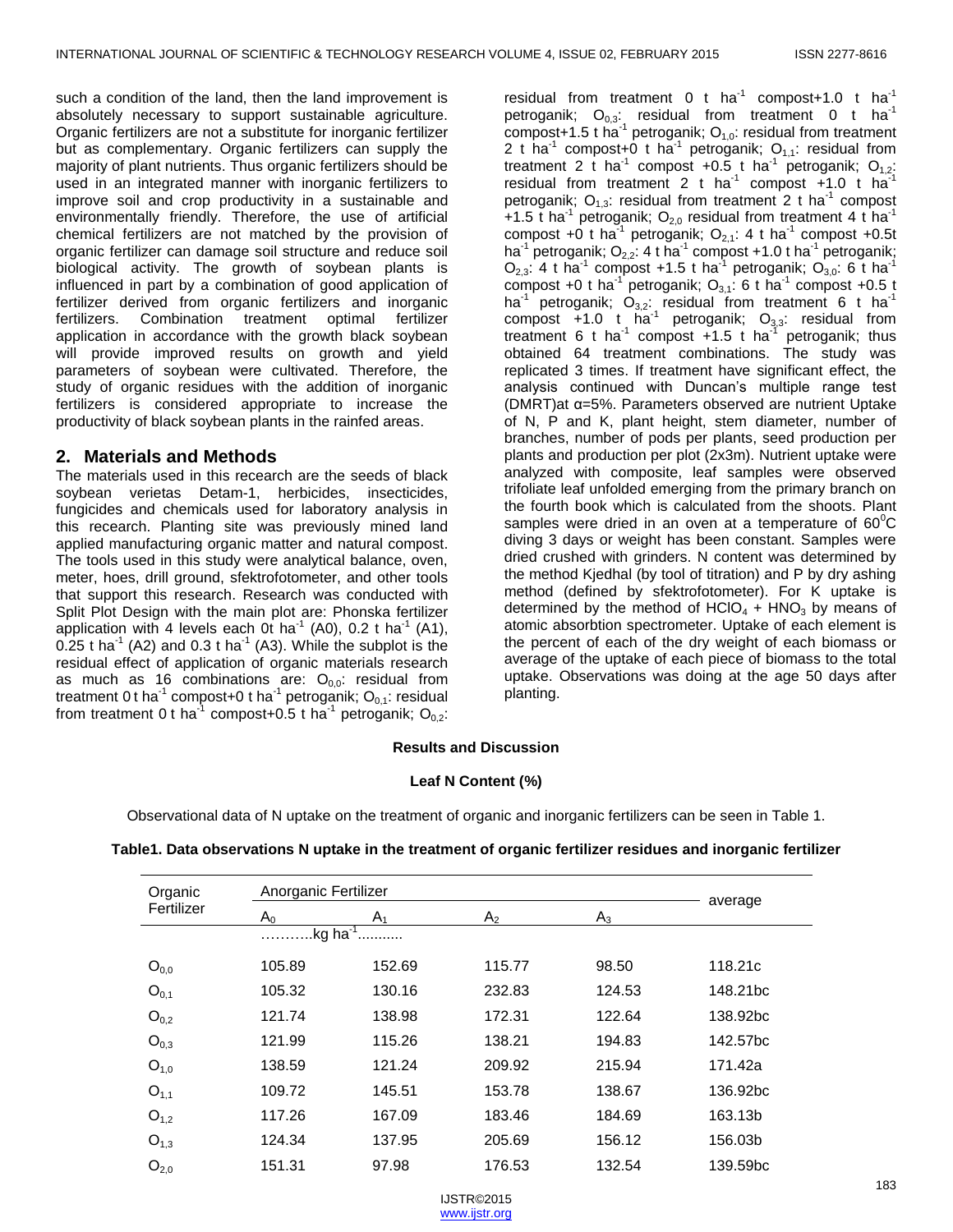| $O_{2,1}$ | 152.57 | 133.41 | 173.29 | 196.26 | 163.88b  |  |
|-----------|--------|--------|--------|--------|----------|--|
| $O_{2,2}$ | 170.04 | 159.60 | 156.67 | 180.78 | 166.77ab |  |
| $O_{2,3}$ | 198.13 | 150.71 | 168.33 | 202.35 | 179.88a  |  |
| $O_{3,0}$ | 97.76  | 148.32 | 199.56 | 185.58 | 157.80b  |  |
| $O_{3,1}$ | 144.06 | 169.89 | 155.99 | 229.18 | 174.78a  |  |
| $O_{3.2}$ | 180.70 | 167.14 | 221.58 | 217.16 | 196.64a  |  |
| $O_{3,3}$ | 148.82 | 237.43 | 208.24 | 229.84 | 206.08a  |  |
| Average   | 136.76 | 148.34 | 179.51 | 175.60 | 160.05   |  |

*Note: The numbers are followed by the same letter in the same row are not significantly different according to Duncans multiple range test / DMRT at α=5%.*

Highest N uptake organic fertilizer residues and inorganic fertilizer treatment contained in the averaging 206.08 kg ha  $1$  at  $O_{3,3}$  treatment and was lowest for treatment impositions  $O_{0,0}$  (118.21 kg ha<sup>-1</sup>). These results indicate that treatment of inorganic fertilizers has not shown influence on nutrient availability to plants whereas N organic fertilizer can increase the uptake of N for plants.

factor and organic fertilizer treatment interactions with inorganic fertilizers not significanly effect. Highest P uptake in the treatment  $O_{2,2}A_3$  with the average 9.21 kg ha<sup>-1</sup> and lowest for the treatment  $O_{0,2}A_3$  with the average 6.27 kg ha<sup>-</sup> <sup>1</sup>. In line with the N uptake, organic fertilizer residues showed that P uptake highest at treatment  $O_{3,3}$  and lower at treatment  $O_{0,0}$ . Observational data from P uptake on the treatment of organic fertilizer residues and inorganic fertilizers can be seen in Table 2.

#### **Leaf P Content (%)**

Analysis of variance parameter P uptake showed that the residual organic fertilizer and organic fertilizer as a single

| Organic         |       | Inorganik Fertilizer |                |       |      |
|-----------------|-------|----------------------|----------------|-------|------|
| Fertilizer      | $A_0$ | $A_1$                | A <sub>2</sub> | $A_3$ |      |
|                 |       | .kg ha <sup>-1</sup> |                |       |      |
| $O_{0,0}$       | 7.03  | 6.18                 | 6.85           | 5.00  | 6.27 |
| $O_{0,1}$       | 5.20  | 7.96                 | 8.98           | 8.04  | 7.54 |
| $O_{0,2}$       | 5.42  | 6.88                 | 7.83           | 6.50  | 6.66 |
| $O_{0,3}$       | 6.13  | 8.29                 | 7.75           | 9.86  | 8.01 |
| $O_{1,0}$       | 6.28  | 8.52                 | 9.45           | 8.49  | 8.18 |
| $O_{1,1}$       | 5.72  | 6.68                 | 9.33           | 5.87  | 6.90 |
| $O_{1,2}$       | 4.94  | 8.01                 | 8.67           | 6.76  | 7.09 |
| $O_{1,3}$       | 6.60  | 8.03                 | 8.26           | 8.26  | 7.79 |
| $O_{2,0}$       | 7.00  | 5.31                 | 7.64           | 7.55  | 6.88 |
| $O_{2,1}$       | 8.21  | 7.43                 | 9.10           | 7.34  | 8.02 |
| $O_{2,2}$       | 7.93  | 8.90                 | 8.62           | 8.84  | 8.57 |
| $O_{2,3}$       | 8.51  | 8.63                 | 8.39           | 8.03  | 8.39 |
| $O_{3,0}$       | 4.75  | 8.37                 | 8.04           | 10.00 | 7.79 |
| $O_{3,1}$       | 7.09  | 7.80                 | 4.91           | 10.72 | 7.63 |
| ${\sf O}_{3,2}$ | 7.98  | 8.28                 | 9.22           | 7.81  | 8.32 |
| $O_{3,3}$       | 6.72  | 8.58                 | 8.26           | 13.28 | 9.21 |
| Average         | 6.59  | 7.74                 | 8.21           | 8.27  | 7.70 |

|  | Table 2. P uptake in the treatment of organic fertilizers residues and inorganic fertilizers. |  |  |  |
|--|-----------------------------------------------------------------------------------------------|--|--|--|
|  |                                                                                               |  |  |  |

#### **Leaf K Content (%)**

Analysis of variance from parameter K uptake at organic fertilizer residues treatment showed a significantly effect and the addition of inorganic fertilizers are not significantly to the K uptake parameters. In the treatment of organic fertilizers, K uptake is highest in  $O_{3,3}$  treatment with 34.88

kg ha<sup>-1</sup> and  $O_{1,0}$  (33.47 kg ha<sup>-1</sup>) flats are significantly different from other treatments and lowest for the treatment  $O_{1,2}$  with the average 10.48 kg ha<sup>-1</sup> were also significantly different from other treatments. Observational data K uptake of treatment leaves residual organic fertilizer and inorganic fertilizer additions can be seen in Table 3.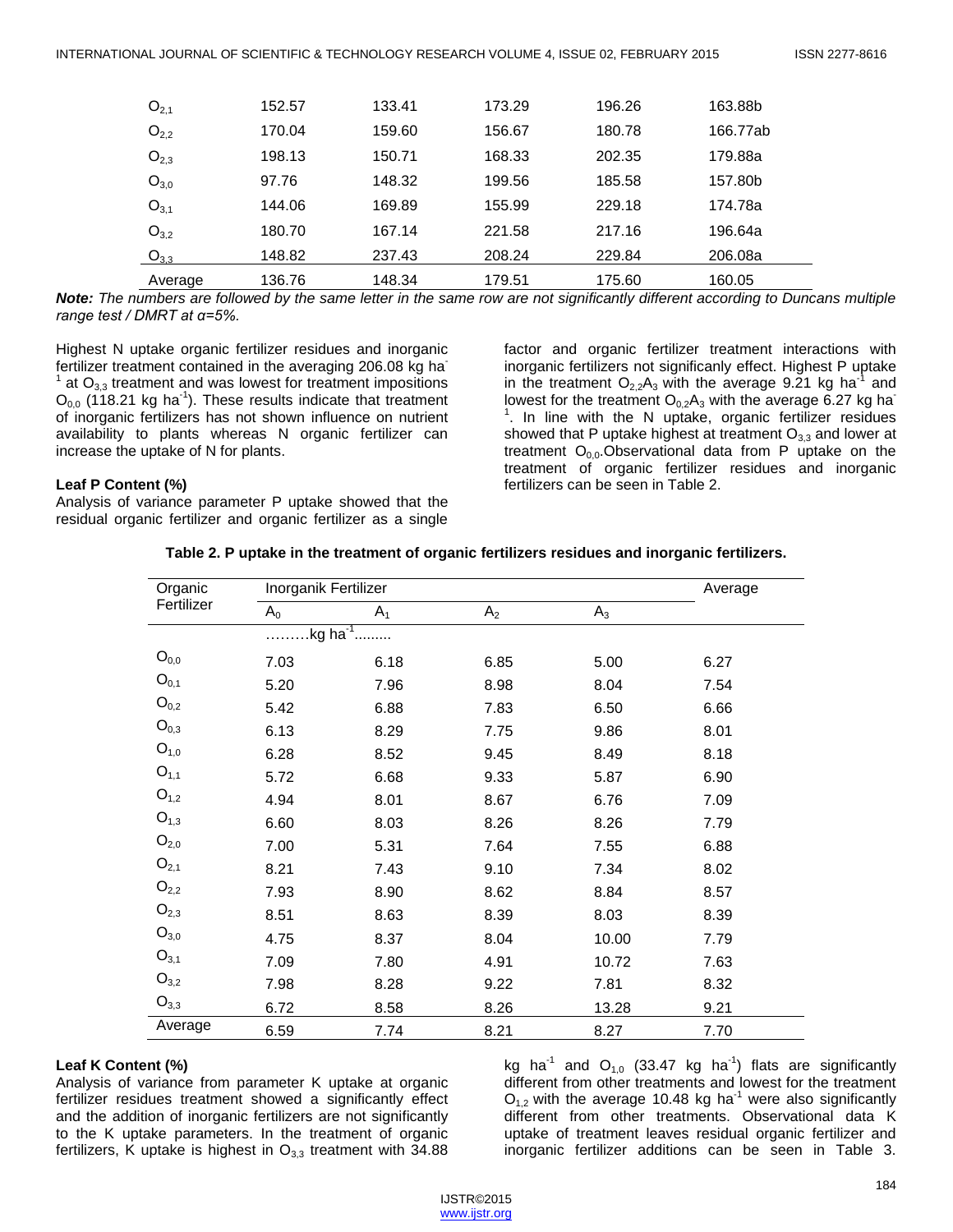| Organic                |       | Inorganik Fertilizer |                |       |         |
|------------------------|-------|----------------------|----------------|-------|---------|
| Fertilizer<br>Resudues | $A_0$ | A <sub>1</sub>       | A <sub>2</sub> | $A_3$ |         |
|                        | . g.  |                      |                |       |         |
| $O_{0,0}$              | 11.40 | 7.79                 | 11.08          | 11.67 | 10.48f  |
| $O_{0,1}$              | 19.47 | 29.89                | 41.62          | 21.93 | 28.23d  |
| $O_{0,2}$              | 22.27 | 27.93                | 24.33          | 48.94 | 30.87b  |
| $O_{0,3}$              | 22.14 | 40.27                | 26.26          | 38.79 | 31.86b  |
| $O_{1,0}$              | 21.99 | 34.32                | 49.52          | 28.04 | 33.47a  |
| $O_{1,1}$              | 18.04 | 31.39                | 36.52          | 25.35 | 27.83d  |
| $O_{1,2}$              | 19.44 | 26.85                | 31.28          | 29.56 | 26.78de |
| $O_{1,3}$              | 22.86 | 24.84                | 26.73          | 35.10 | 27.38d  |
| $O_{2,0}$              | 16.24 | 22.99                | 31.73          | 28.18 | 24.78e  |
| $O_{2,1}$              | 25.61 | 25.18                | 29.02          | 38.70 | 29.63cd |
| $O_{2,2}$              | 24.04 | 35.16                | 29.70          | 44.28 | 33.30ab |
| $O_{2,3}$              | 30.83 | 33.69                | 27.36          | 28.22 | 30.02b  |
| $O_{3,0}$              | 23.49 | 28.61                | 48.18          | 31.43 | 32.93ab |
| $O_{3,1}$              | 30.12 | 28.47                | 25.64          | 39.14 | 30.84bc |
| $O_{3,2}$              | 19.96 | 25.20                | 37.94          | 30.26 | 28.34c  |
| $O_{3,3}$              | 24.06 | 33.53                | 37.77          | 44.17 | 34.88a  |
| Average                | 22.00 | 28.51                | 32.17          | 32.74 | 28.85   |

**Table 3. K uptake in the treatment of organic fertilizer residues and inorganic fertilizer additions.**

*Note: The numbers are followed by the same letter in the same row are not significantly different according to Duncans multiple range test / DMRT at α=5%.*

#### **Plant Height (cm)**

| Weeks After Planting (WAP)         |                |       |         |
|------------------------------------|----------------|-------|---------|
|                                    | $\overline{c}$ | 4     | 6       |
| <b>Organic Fertilizer Residues</b> |                |       |         |
|                                    | .cm………         |       |         |
| $O_{0,0}$                          | 10.75          | 22.00 | 40.53b  |
| $O_{0,1}$                          | 10.79          | 21.04 | 39.93bc |
| $O_{0,2}$                          | 10.95          | 21.68 | 40.49b  |
| $O_{0,3}$                          | 10.38          | 21.11 | 40.90b  |
| $O_{1,0}$                          | 10.67          | 21.72 | 37.39d  |
| $O_{1,1}$                          | 10.79          | 21.17 | 39.50c  |
| $O_{1,2}$                          | 10.79          | 21.57 | 40.58b  |
| $O_{1,3}$                          | 11.36          | 23.75 | 44.92a  |
| $O_{2,0}$                          | 10.74          | 21.00 | 40.57b  |
| $O_{2,1}$                          | 10.52          | 20.94 | 38.61c  |
| $O_{2,2}$                          | 11.30          | 22.29 | 42.13ab |
| $O_{2,3}$                          | 10.83          | 22.40 | 42.24ab |
| $O_{3,0}$                          | 10.88          | 21.21 | 39.74c  |
| $O_{3,1}$                          | 10.80          | 21.61 | 40.67b  |
| ${\sf O}_{3,2}$                    | 10.75          | 21.79 | 39.79c  |
| $O_{3.3}$                          | 10.91          | 22.18 | 41.08b  |
| Inorganic Fertilizer               |                |       |         |
| $A_0$                              | 11.23          | 22.10 | 40.07   |
| $A_1$                              | 10.85          | 22.66 | 42.40   |
| A <sub>2</sub>                     | 10.74          | 21.41 | 39.93   |
| $A_3$                              | 10.49          | 20.69 | 39.86   |

**Table 4. plant height from the treatment of rorganic fertilizer esidues and inorganic fertilizer additions.**

*Note: The numbers are followed by the same letter in the same row are not significantly different according to Duncans multiple range test / DMRT at α=5%.*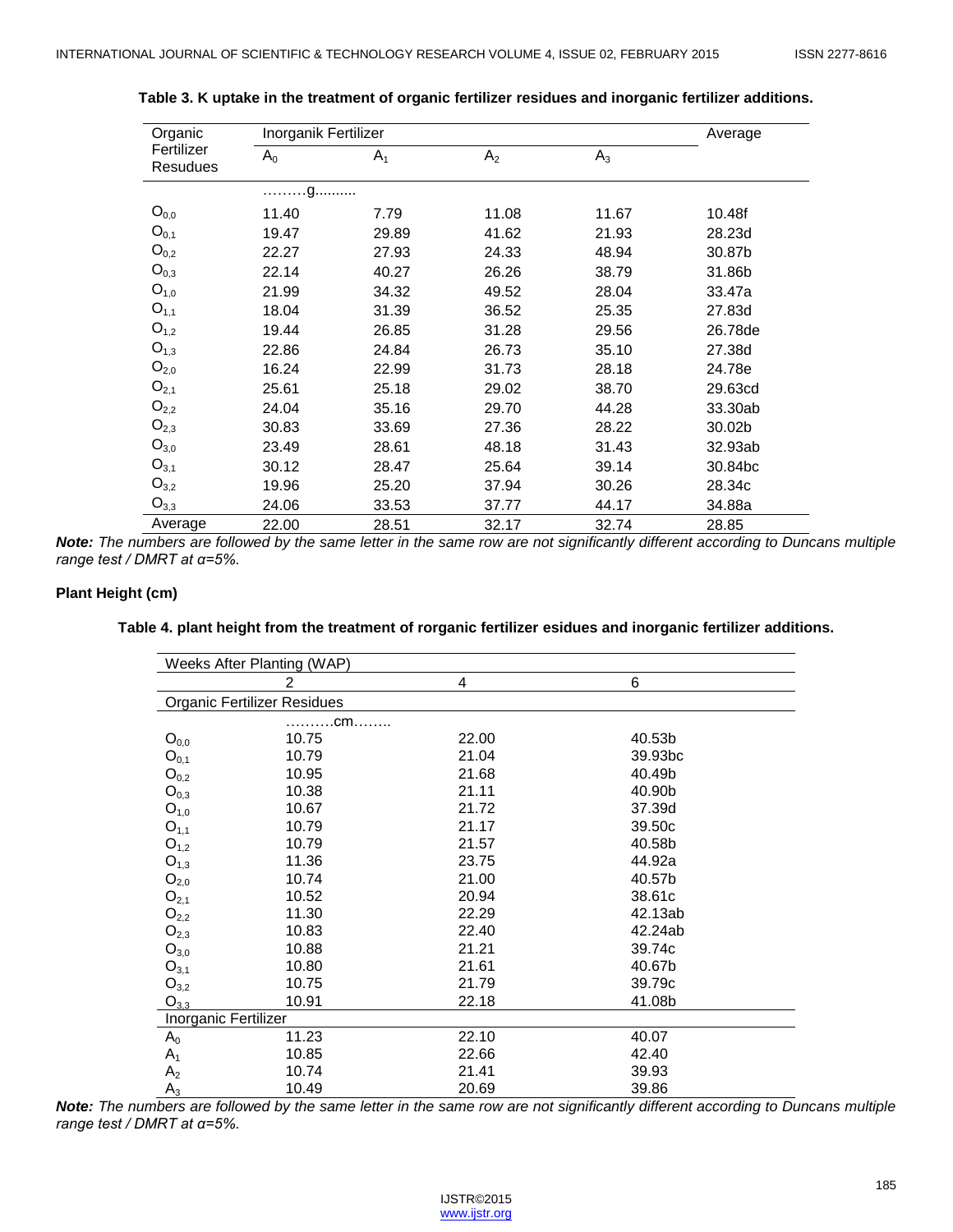Analysis of variance showed that the treatment of organic fertilizer residues significantly affect the parameters of plant height at 6 WAP observations while inorganic fertilizer treatment and the interaction between the residual organic material with the addition of inorganic fertilizers showed not significantly effect. At 6 WAP observation shows that the highest plant height found in treatment  $O_{1,3}$  are significantly different with other treatments and was lowest treatment found in  $O_{1,1}$  with the average 37.39.

#### **Stem Diameter (mm)**

Analysis of variance showed that the treatment of organic fertilizer residues and addition of inorganic fertilizers and the interaction of the two does not significantly affect the parameters of a trunk diameter of 2-6 MST. Observational data stem diameter 2-6 MST can be seen in Table 5.

| Weeks After Planting (WAP) |                                    |        |      |  |  |  |  |
|----------------------------|------------------------------------|--------|------|--|--|--|--|
|                            | 2                                  | 4      | 6    |  |  |  |  |
|                            | <b>Organic Fertilizer Residues</b> |        |      |  |  |  |  |
|                            |                                    | $$ mm. |      |  |  |  |  |
| $O_{0,0}$                  | 2.16                               | 3.72   | 6.13 |  |  |  |  |
| $O_{0,1}$                  | 2.25                               | 3.70   | 6.22 |  |  |  |  |
| $O_{0,2}$                  | 2.17                               | 3.80   | 6.27 |  |  |  |  |
| $O_{0,3}$                  | 2.21                               | 3.91   | 6.38 |  |  |  |  |
| $O_{1,0}$                  | 2.15                               | 3.76   | 5.89 |  |  |  |  |
| $O_{1,1}$                  | 2.21                               | 3.90   | 6.32 |  |  |  |  |
| $O_{1,2}$                  | 2.17                               | 3.76   | 6.17 |  |  |  |  |
| $O_{1,3}$                  | 2.23                               | 4.06   | 6.48 |  |  |  |  |
| $O_{2,0}$                  | 2.13                               | 3.75   | 6.28 |  |  |  |  |
| $O_{2,1}$                  | 2.12                               | 3.71   | 6.20 |  |  |  |  |
| $O_{2,2}$                  | 2.20                               | 3.88   | 6.13 |  |  |  |  |
| $O_{2,3}$                  | 2.19                               | 3.90   | 6.46 |  |  |  |  |
| $O_{3,0}$                  | 2.17                               | 3.76   | 6.17 |  |  |  |  |
| $O_{3,1}$                  | 2.20                               | 3.83   | 6.33 |  |  |  |  |
| $O_{3,2}$                  | 2.10                               | 3.65   | 5.97 |  |  |  |  |
| $O_{3,3}$                  | 2.26                               | 3.87   | 6.53 |  |  |  |  |
| Inorganic Fertilizer       |                                    |        |      |  |  |  |  |
| $A_0$                      | 2.18                               | 3.74   | 5.94 |  |  |  |  |
| $A_1$                      | 2.13                               | 3.74   | 6.23 |  |  |  |  |
| A <sub>2</sub>             | 2.20                               | 3.87   | 6.32 |  |  |  |  |
| $A_3$                      | 2.21                               | 3.89   | 6.49 |  |  |  |  |

# **Table 5. Stem diameter of residual organic fertilizer and the addition of inorganic fertilizers.**

#### **Number of Branches**

Analysis of variance showed that the treatment of organic fertilizer residues significantly affect the number of branches on the observation 5, 6 and 11 MST. Inorganic fertilizer treatment significantly affected the number of branches on the observation parameters 6 and 11 MST while the observations at 5 MST have not significanly effect while the interaction between the residual organic fertilizer with the addition of inorganic fertilizers showed not significanly effect on the observation 5, 6 and 11 MST. Observational data 5-11 MST number of branches can be seen in Table 6.

## **Table 6. Number of branches of the treatment of organic fertilizer residues and inorganic fertilizer additions.**

| Weeks After Planting (WAP)         |                    |                    |                   |  |  |  |
|------------------------------------|--------------------|--------------------|-------------------|--|--|--|
|                                    | 5                  | 6                  | 11                |  |  |  |
| <b>Organic Fertilizer Residues</b> |                    |                    |                   |  |  |  |
| $O_{0,0}$                          | 2.57c              | 3.79 <sub>bc</sub> | 3.63e             |  |  |  |
| $O_{0,1}$                          | 2.89ab             | 3.96b              | 3.99cd            |  |  |  |
| $O_{0,2}$                          | 2.72 <sub>bc</sub> | 3.99b              | 3.97 <sub>d</sub> |  |  |  |
| $O_{0,3}$                          | 2.81b              | 3.89b              | 4.13bc            |  |  |  |
| $O_{1,0}$                          | 2.36d              | 3.75c              | 4.03c             |  |  |  |
| $O_{1,1}$                          | 2.76b              | 3.83 <sub>b</sub>  | 4.15b             |  |  |  |
| $O_{1,2}$                          | 2.79b              | 3.74 <sub>c</sub>  | 4.21ab            |  |  |  |
| $O_{1,3}$                          | 3.06a              | 4.03b              | 4.15b             |  |  |  |
| $O_{2,0}$                          | 2.76b              | 3.81 <sub>b</sub>  | 4.01c             |  |  |  |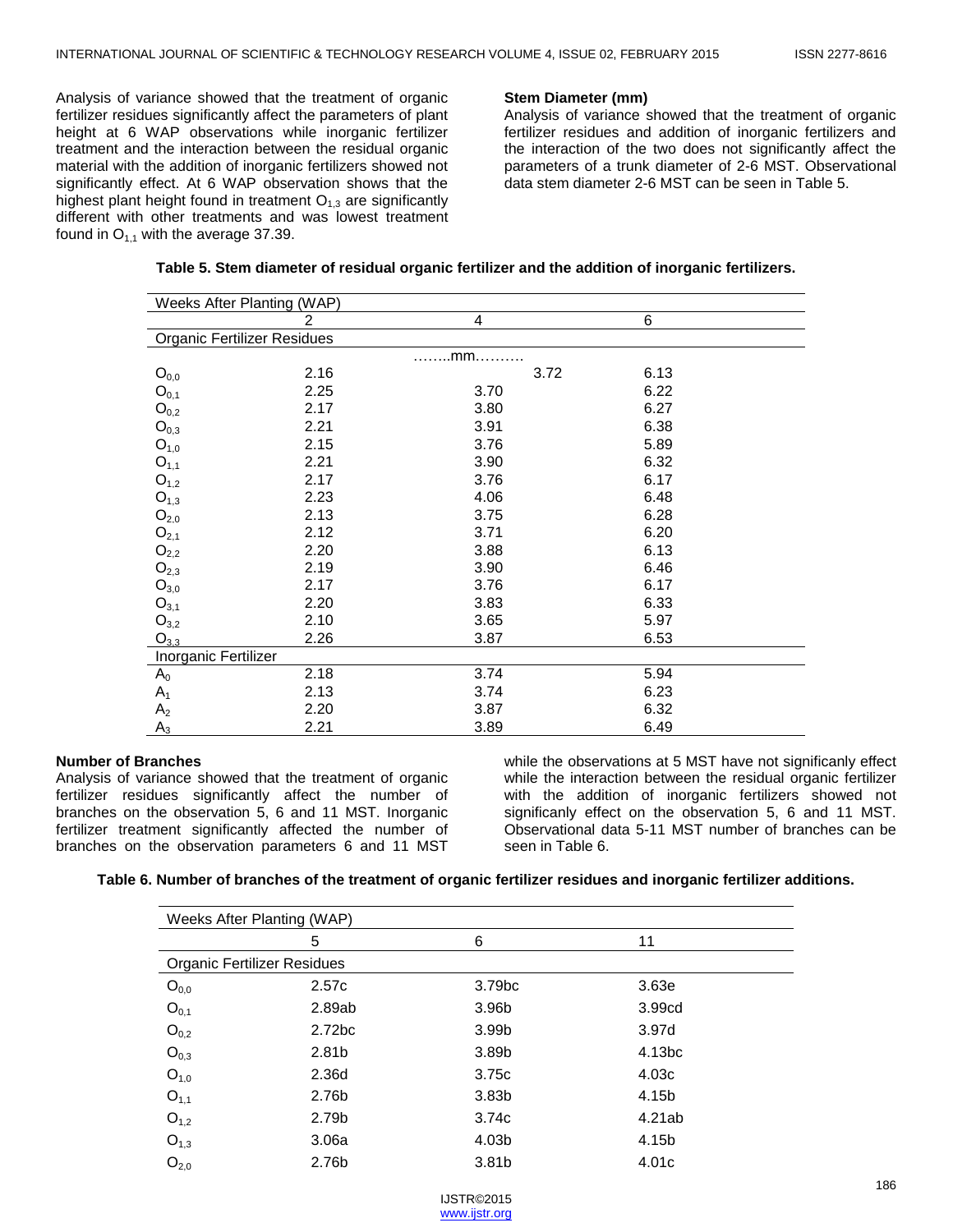| $O_{2,1}$            | 2.72bc | 3.85b | 3.90d |
|----------------------|--------|-------|-------|
| $O_{2,2}$            | 2.78b  | 3.83b | 3.96d |
| $O_{2,3}$            | 2.99a  | 4.07b | 4.19b |
| $O_{3,0}$            | 2.63c  | 3.96b | 3.97d |
| $O_{3,1}$            | 2.61c  | 4.03b | 4.00c |
| $O_{3,2}$            | 2.60c  | 4.25a | 4.25a |
| $O_{3,3}$            | 3.04a  | 4.39a | 4.40a |
| Inorganic Fertilizer |        |       |       |
| $A_0$                | 2.68   | 3.79  | 3.92  |
| $A_1$                | 2.72   | 3.94  | 4.13  |
| A <sub>2</sub>       | 2.85   | 4.05  | 4.09  |
| $A_3$                | 2.78   | 4.01  | 4.10  |

*Note: The numbers are followed by the same letter in the same row are not significantly different according to Duncans multiple range test / DMRT at α=5%.*

Table 6 shows that treatment of organic fertilizer residues significantly in the parameter number of branches in all observations. In general, it appears that the highest number of branches present in  $O_{3,3}$  treatment and lowest for the treatment of organic fertilizer is not applied in previous studies. This indicated that the residual organic matter can increase the number of branches in the next crop season, while in the growing season when the applied organic materials have not significanly effect

#### **Number of pods**

Analysis of variance showed that the treatment of organic fertilizer residues, addition of inorganic fertilizers and fertilizer residue interactions between organic and inorganic fertilizer additions significant effect on the parameters number of pods. Data observation number of pods of organic fertilizer residues and inorganik fertilizer additions can seen in Table 7.

|  |  | Table 7. Number pods of organic fertilizer residues treatment and the addition of inorganic fertilizers. |  |  |
|--|--|----------------------------------------------------------------------------------------------------------|--|--|
|--|--|----------------------------------------------------------------------------------------------------------|--|--|

|           | $A_0$  | A <sub>1</sub> | A <sub>2</sub> | $A_3$  | Average |
|-----------|--------|----------------|----------------|--------|---------|
| $O_{0,0}$ | 48.2i  | 58.9f          | 55.4g          | 45.6j  | 52.0    |
| $O_{0,1}$ | 44.7jk | 57.6f          | 55.6fg         | 50.6hi | 52.1    |
| $O_{0,2}$ | 47.9ij | 55.8f          | 57.0f          | 60.2e  | 55.2    |
| $O_{0,3}$ | 61.6e  | 52.2h          | 59.0e          | 61.9e  | 58.7    |
| $O_{1,0}$ | 55.7f  | 53.8g          | 61.0e          | 45.8j  | 54.1    |
| $O_{1,1}$ | 43.0k  | 58.3f          | 53.0g          | 58.4f  | 53.2    |
| $O_{1,2}$ | 46.9j  | 55.2g          | 59.0e          | 62.1de | 55.8    |
| $O_{1,3}$ | 52.5gh | 57.7f          | 67.8bc         | 59.4e  | 59.4    |
| $O_{2,0}$ | 51.9h  | 59.2e          | 56.1f          | 56.8f  | 56.0    |
| $O_{2,1}$ | 53.2g  | 57.6f          | 59.2e          | 75.5a  | 61.4    |
| $O_{2,2}$ | 64.9cd | 58.1f          | 60.0e          | 56.4f  | 59.9    |
| $O_{2,3}$ | 59.2e  | 60.9e          | 59.0e          | 59.2e  | 59.6    |
| $O_{3,0}$ | 63.3d  | 58.2f          | 58.8ef         | 63.4d  | 60.9    |
| $O_{3,1}$ | 51.7h  | 63.3d          | 63.7d          | 58.4f  | 59.3    |
| $O_{3,2}$ | 53.8g  | 52.9g          | 61.8e          | 63.5d  | 58.0    |
| $O_{3,3}$ | 60.6e  | 70.8b          | 57.6f          | 73.4ab | 65.6    |
| Average   | 53.7   | 58.2           | 59.0           | 59.4   | 57.6    |

*Note: Figures followed by the same letter in the same row or colum are not significantly different according to Duncan's multiple range test / DMRT at α =%.* 

Table 7 shows that the interaction between the residual organic material with the addition of inorganic fertilizer significantly affected the number of pods. The highest number of pods contained on  $O_{2,1}A_3$  treatment (75.5) were not significantly different with treatment  $O_{3,3}A_3$  (73.4). And

lowest for the treatment  $O_{1,1}A_0$  (43.0). It can be explained that the residual organic materials and inorganic fertilizer additions can increase the number of pods. In besides, it can also be explained that the treatment of residual organic material that does not apply inorganic fertilizer treatment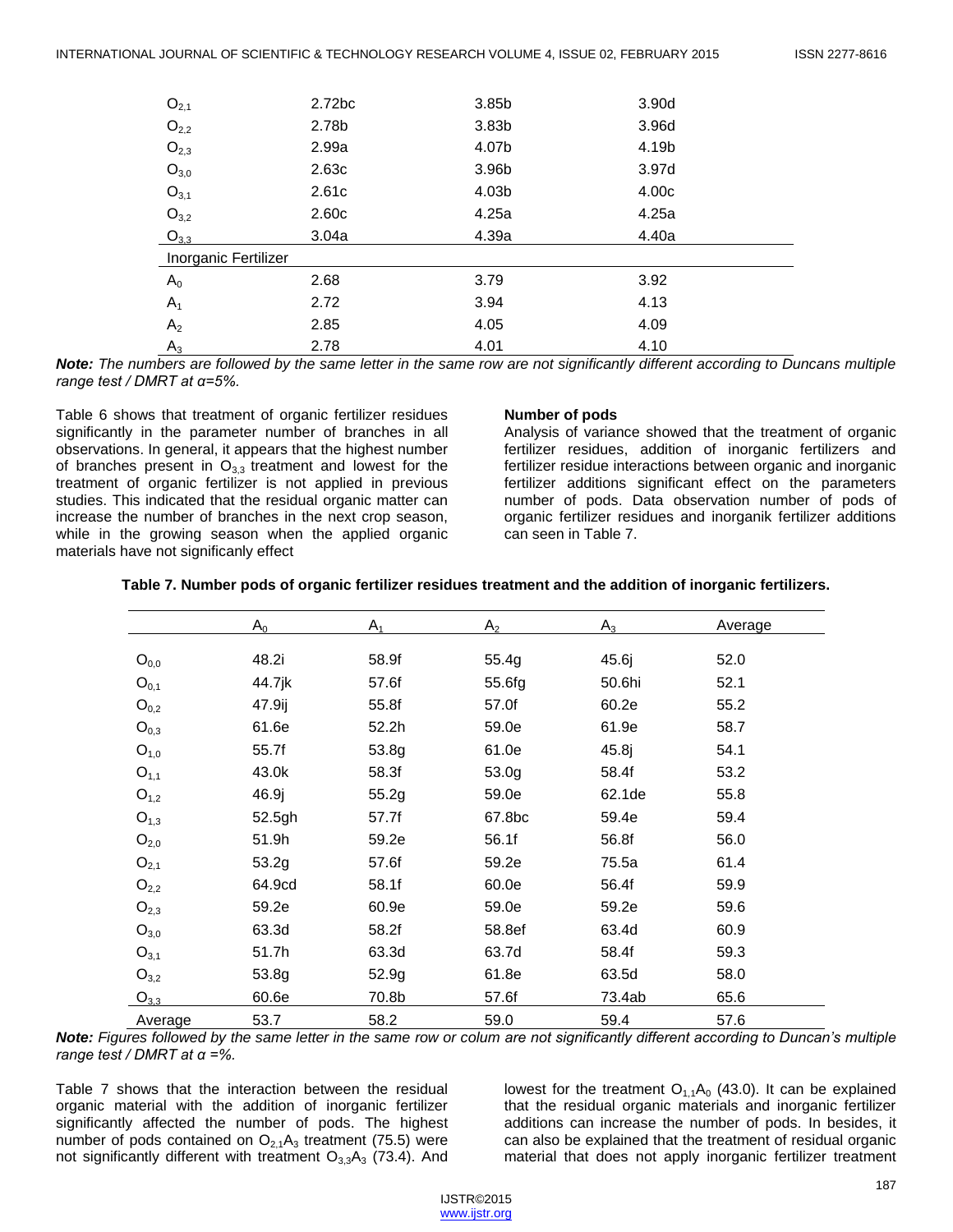was not significantly different from that of inorganic fertilizer applied only example in the treatment  $O<sub>0.0</sub>A<sub>3</sub>$  (45.6) with  $O<sub>12</sub>A<sub>0</sub>$  (46.9), even in some of the treatments that only organic fertilizer applied in previous crop appeared to have a higher number of pods than the inorganic fertilizers were applied only example in the treatment  $O_{2,2}A_0$  (64.9) with  $O_{0,0}A_2$  treatment (55.4) or  $O_{0,0}A_1$  (58.9). This indicated that the poorer the application of organic fertilizers can replace the role of inorganic fertilizers on the next crop.

#### **Productions (kg)**

Analysis of variance showed that the treatment of organic fertilizer residues significantly affect of parameters production per plot and production per plant. Treatment of the addition of inorganic fertilizer and interactions between organic fertilizer residues and the addition of inorganic fertilizer had not significantly effect on production per plot and production per plant.

| Table 8. Production per plant and produktion per plot of residual organic fertilizer treatments and the addition of |
|---------------------------------------------------------------------------------------------------------------------|
| inorganic fertilizers.                                                                                              |

|                      | Production per plant | Production per plot (2x3m) |  |  |  |
|----------------------|----------------------|----------------------------|--|--|--|
| Residu Pupuk Organik |                      |                            |  |  |  |
|                      | kg                   |                            |  |  |  |
| $O_{0,0}$            | 0.0112c              | 0.6348ef                   |  |  |  |
| $O_{0,1}$            | 0.0137b              | 0.7733c                    |  |  |  |
| $O_{0,2}$            | 0.0126               | 0.7051de                   |  |  |  |
| $O_{0,3}$            | 0.0153b              | 0.8641b                    |  |  |  |
| $O_{1,0}$            | 0.0117c              | 0.6628e                    |  |  |  |
| $O_{1,1}$            | 0.0140b              | 0.789.2c                   |  |  |  |
| $O_{1,2}$            | 0.0118c              | 0.6707e                    |  |  |  |
| $O_{1,3}$            | 0.0138b              | 0.7831c                    |  |  |  |
| O <sub>2,0</sub>     | 0.0109c              | 0.6068f                    |  |  |  |
| $O_{2,1}$            | 0.0131bc             | 0.7168d                    |  |  |  |
| $\mathrm{O}_{2,2}$   | 0.0141b              | 0.7992bc                   |  |  |  |
| $O_{2,3}$            | 0.0137b              | 0.7773c                    |  |  |  |
| $O_{3,0}$            | 0.0134b              | 0.7114d                    |  |  |  |
| $O_{3,1}$            | 0.0152b              | 0.7621cd                   |  |  |  |
| $O_{3,2}$            | 0.0187a              | 0.9057a                    |  |  |  |
| $O_{3,3}$            | 0.0187a              | 0.9275a                    |  |  |  |
| Pupuk Anorganik      |                      |                            |  |  |  |
| $A_0$                | 0.0139               | 0.7452                     |  |  |  |
| $A_1$                | 0.0133               | 0.7276                     |  |  |  |
| A <sub>2</sub>       | 0.0131               | 0.7136                     |  |  |  |
| $A_3$                | 0.0151               | 0.8360                     |  |  |  |

*Note: The numbers are followed by the same letter in the same row are not significantly different according to Duncans multiple range test / DMRT at α=5%.*

Table 8 showed that treatment of residual organic fertilizer can increase production per plant and production per plot. Production is highest in treatment  $O_{3,3}$  (927,5g) and  $O_{3,2}$ (905.7). The interaction between organic fertilizer residues with inorganic fertilizer application showed not significanly effect on production parameters. Production on the treatment of organic fertilizer alone is not much different than any inorganic fertilizer treatment, but when compared to the production data on the interaction of treatment, the

highest average found in  $O_{3,3}A_3$ . If percentege the production on  $O_{3,3}A_3$  (1076,27g) is 180.04% compared with the treatment  $O_{0,0}A_0$  (597,8g) as a control. And when compared with the treatment applied only inorganic fertilizer, the production of the treatment  $O_{3,3}A_3$  (1076,27g) is 150.5% compared with  $O<sub>0,0</sub>A<sub>3</sub>$  (714.93). This indicates that maximum production will be obtained if the organic fertilizer combined with inorganic fertilizer. Mulyadi et al., (1995) in his research suggests organic matter 5 tonnes /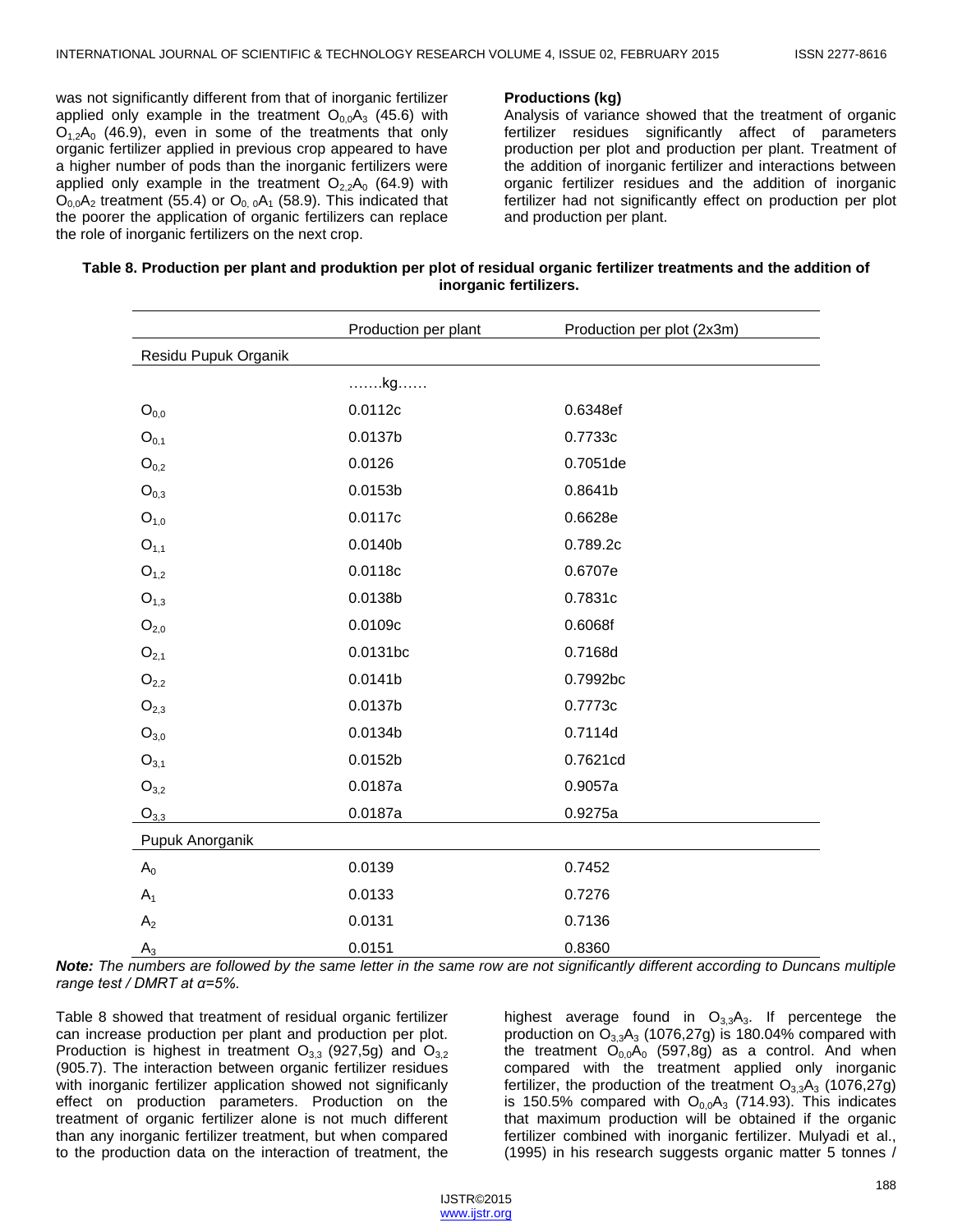ha of manure or litter plants are partially embedded and partially mulched can produce soybean production 2 times higher than that of the control equivalent to results obtained with urea, TSP and KCl each with a rate of 50 kg / ha. In the parameter of K total leaf showed a marked influence on the treatment of organic residues. Total K leaf in the treatment  $O_{3,3}$  looks almost 2X than on  $O_{0,0}$  treatment. K total was also seen lowest at the  $A_0$  treatment. This indicates that the residual organic fertilizer and the addition

of inorganic fertilizers can be an important source of K elements for plants. Dobermann and Fairhust (2000) stated that the straw contains about 1.2 to 1.7% K. Eagle et al (2000) in his research on rice plant stated that in the third year, the treatment without inorganic fertilizer application but added straw with embedded give grain or her higher when compared to treatment without the application of inorganic fertilizers and without the provision of hay or straw burned.

| Table 9. Production per plot of residual organic fertilizer treatments and the addition of inorganic fertilizers. |  |  |  |
|-------------------------------------------------------------------------------------------------------------------|--|--|--|
|                                                                                                                   |  |  |  |

| Treatment | $A_0$   | A <sub>1</sub> | A <sub>2</sub> | $A_3$   |  |  |  |
|-----------|---------|----------------|----------------|---------|--|--|--|
|           | .kg.    |                |                |         |  |  |  |
| $O_{0,0}$ | 0.59780 | 0.54507        | 0.68133        | 0.71493 |  |  |  |
| $O_{0,1}$ | 0.77117 | 0.80440        | 0.65333        | 0.86427 |  |  |  |
| $O_{0,2}$ | 0.61273 | 0.55387        | 0.72427        | 0.92960 |  |  |  |
| $O_{0,3}$ | 0.89717 | 0.74107        | 0.90347        | 0.91467 |  |  |  |
| $O_{1,0}$ | 0.70443 | 0.71867        | 0.61040        | 0.61787 |  |  |  |
| $O_{1,1}$ | 0.75507 | 0.71307        | 0.77227        | 0.91653 |  |  |  |
| $O_{1,2}$ | 0.76087 | 0.61720        | 0.65333        | 0.65147 |  |  |  |
| $O_{1,3}$ | 0.76930 | 0.76160        | 0.92960        | 0.67200 |  |  |  |
| $O_{2,0}$ | 0.59267 | 0.59307        | 0.56373        | 0.67760 |  |  |  |
| $O_{2,1}$ | 0.66253 | 0.72800        | 0.57493        | 0.90160 |  |  |  |
| $O_{2,2}$ | 0.84303 | 0.72800        | 0.74667        | 0.87920 |  |  |  |
| $O_{2,3}$ | 0.82250 | 0.79147        | 0.64773        | 0.84767 |  |  |  |
| $O_{3,0}$ | 0.63000 | 0.75413        | 0.57120        | 0.89040 |  |  |  |
| $O_{3,1}$ | 0.90603 | 0.71680        | 0.53013        | 0.89547 |  |  |  |
| $O_{3,2}$ | 0.83837 | 0.98080        | 0.87627        | 0.92720 |  |  |  |
| $O_{3,3}$ | 0.76020 | 0.89493        | 0.97867        | 1.07627 |  |  |  |

The results of the production parameters showed that an increase in production per sample and production per plot in each treatment organic fertilizer residues. This increase of 80% when compared to the control treatment (Table 10). Many theories that support the increase in soybean production in the treatment of residual organic material. Including a role in the binding of heavy metals such as Na, Fe, Al, Cr, Pb, Cd and others, so that some of the nutrients that are bound to the element can be absorbed by plants. In besides, organic matter in the soil will be transformed into humus compounds. Humus compounds have several groups such as carboxyl, phenol, carbonyl and others that humus compounds have negative and positive charge. The existence of the charge will affect nutrient retention capacity of the soil. Increasing negative charge by increasing humus soil as a result of organic matter/residual organic material will affect the chemical properties of the soil, namely increasing nutrient retention with increasing soil buffering capacity against environmental changes or manipulation by humans. Nutrients in the form of cations such as  $K^+$ , NH4<sup> $\ddagger$ </sup>,  $Ca<sup>2+</sup>$  and Mg<sup>2+</sup> bound by elekrtostatik negatively charged. Negatively charged nutrients such as NO3 and Cl will be bound by electrostatic negative charge. Thus the nutrients that have been tied not much is lost through leaching.

## **Conclutions**

Application of organic and inorganic fertilizers singly showed significant effect on the increase in the number of pods and soybean production but but the treatment interaction effect was not evident though is generally found to improve production in  $O_{3,3}A_3$  treatment reached 80% (which is not much different from the production  $O_{3,3}A_2$ treatment) compared with controls. It shows that the best dose for soybean crop fertilization in rainfed areas is  $O_{3,3}A_2$ namely 6 tones ha $^{-1}$  straw + 1.5 tones ha $^{-1}$  fertilizer petroganik + 0.25 tonnes ha<sup>-1</sup> fertilizer Phonska.

#### **References**

- [1] [BPS] Badan Pusat Statistik. 2011. Produktivitas dan Produksi Tanaman Kedelai Berdasarkan Luas Panen di Indonesia. http://www.bps.go.id/. [25 Januari 2012].
- [2] Dobermann, A and T. Fairhurst. 2000. Rice. Nutrient Disorders & Nutrient Management. International Rice Research Institute (IRRI). Potash & Phophate Institute/Potash & Phosphate Institute of Canada. p: 139-144.
- [3] Ginting. E., S. S. Antarlina, and S. Widowati. 2009. Varietas unggul kedelai Untuk bahan baku industri pangan. Journal Litbang Pertanian, 28(3), 2009
- [4] Eagle. A.J., Bird. J.A., Howarth. W.R., Linguist. B.A., Brouder.S.M.,Hill. J.E., and Van. K.C. 2000. Rice Yield and Nitrogen Utilization Efficiency Under